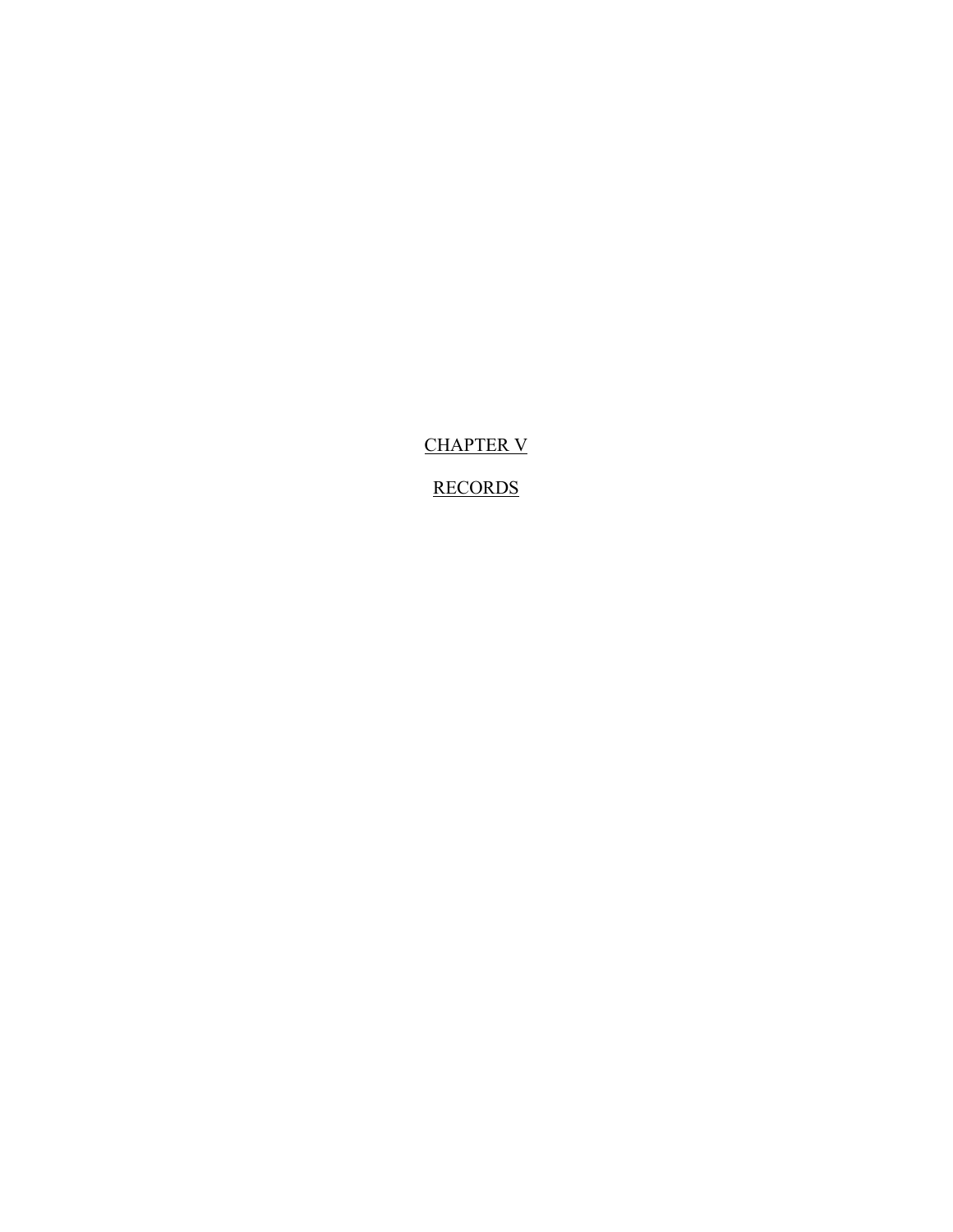# CHAPTER V

# RECORDS

## A. PROCESS OPERATIONS

# 1. Daily Operating Log

The daily operating log is a tabulation of various items which enable the plant operator to keep accurate daily records of the entire treatment process of plant operation.

There is an area designated for remarks and signature of the plant operator responsible for the report.

A sample daily operating log is provided in this Chapter.

The following are descriptions of the items included in the daily operating log: (Items requiring laboratory tests are thoroughly explained in Chapter IV - Laboratory).

a. Wastewater Flow

The total raw wastewater entering the treatment plant must be recorded. This record is obtained from the flow charts located in the console in the laboratory; expressed in MGD.

b. Wastewater Temperature

The temperature is taken by submerging a thermometer in the liquid and making a direct reading expressed in degrees contigrade (°C).

c. Dissolved Oxygen

Dissolved oxygen represents the amount of oxygen in solution (dissolved) in a liquid expressed in mg/l. Lab tests are suggested to obtain these records. The dissolved oxygen meter will give a quick result but will not be as accurate as performing the D.O. test.

d. pH

pH is a term used to express the intensity of an acid or alkaline condition of a solution. The pH meters used to record some of the points of testing are located in the console. Other points must be recorded by the use of a portable pH meter.

e. Acidity

Liquids containing acidity are those which generally have a pH of less than 7.0. This analysis is done in the laboratory and is expressed in mg/l as  $CaCO<sub>3</sub>$ .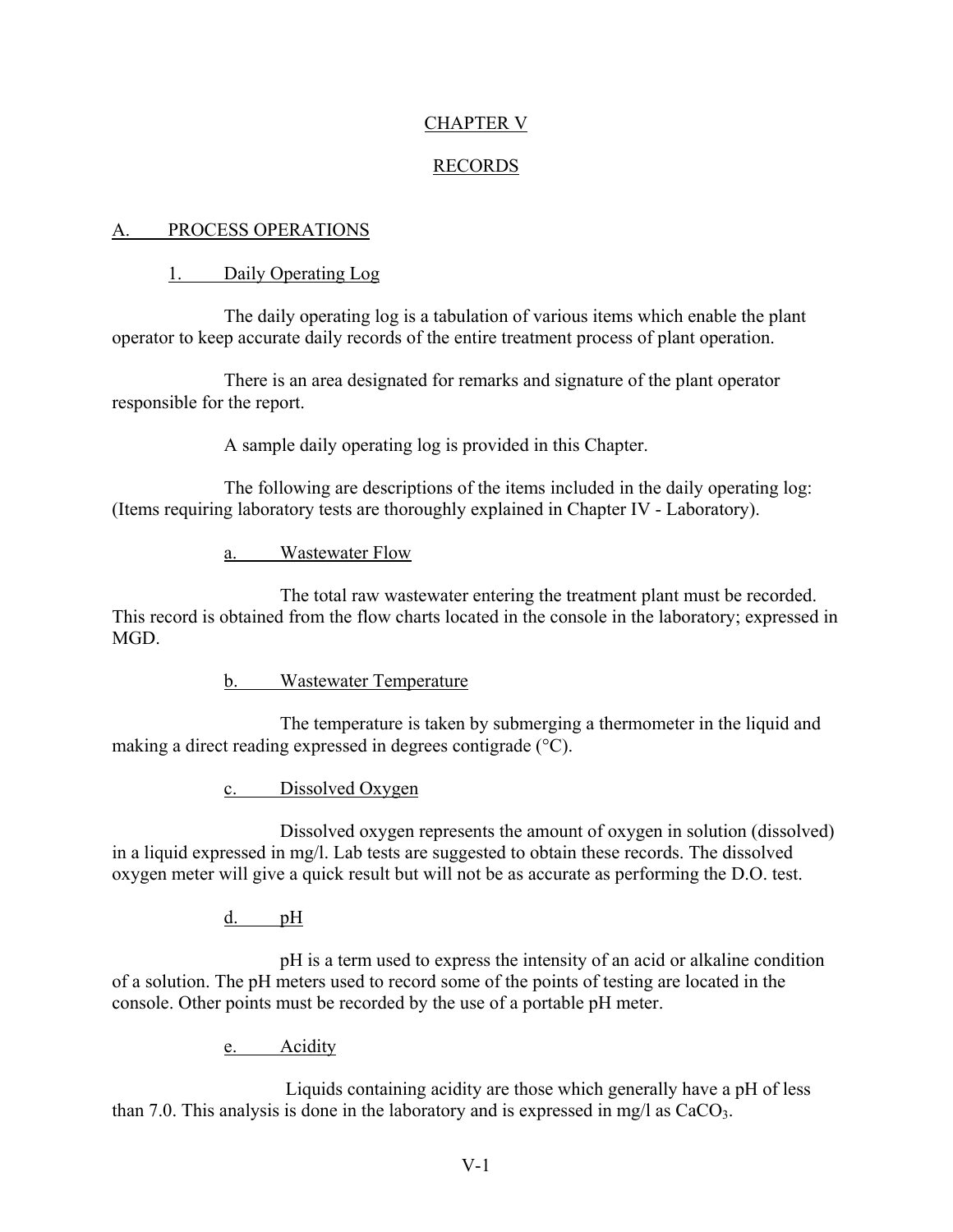f. Alkalinity

Liquids containing alkalinity are those which generally have a pH of more than 7.0. This analysis is done in the laboratory and is expressed in mg/l as  $CaCO<sub>3</sub>$ .

g. Settleable Solids

Settleable solids refer to solids in suspension that will settle under quiescent conditions. This record is expressed in ml/l and requires laboratory testing.

h. Sulfates

Sulfates will be found in a compound form and must be analyzed in the laboratory to acquire the amount of sulfate in the sample. The results are expressed in mg/l.

i. Iron

Iron will be bound with another chemical to form a compound. The iron concentration can be determined by laboratory analysis and expressed in mg/l.

j. Chlorine

Chlorine residual is the chlorine remaining in wastewater at the end of a specified contact period measured in mg/l. A laboratory test is required.

k. Weather

Weather conditions such as fair, cloudy, rain, or snow should be recorded

each day.

l. Temperature

The atmospheric temperature should be measured each day in degrees Fahrenheit (°F). Liquid temperatures should be in °C.

m. Sludge Removal

Records must show the amount of sludge removed daily. This is easily measured by adding the total of all the waste sludge totalizers. This entry should be expressed in MGD.

2. Other

In addition to the daily operating log the plant operator should maintain a separate record-keeping system of daily items not included on the daily operating log. These items may include the items listed below. The operator may choose to insert these items in the "remarks" of the daily operating log.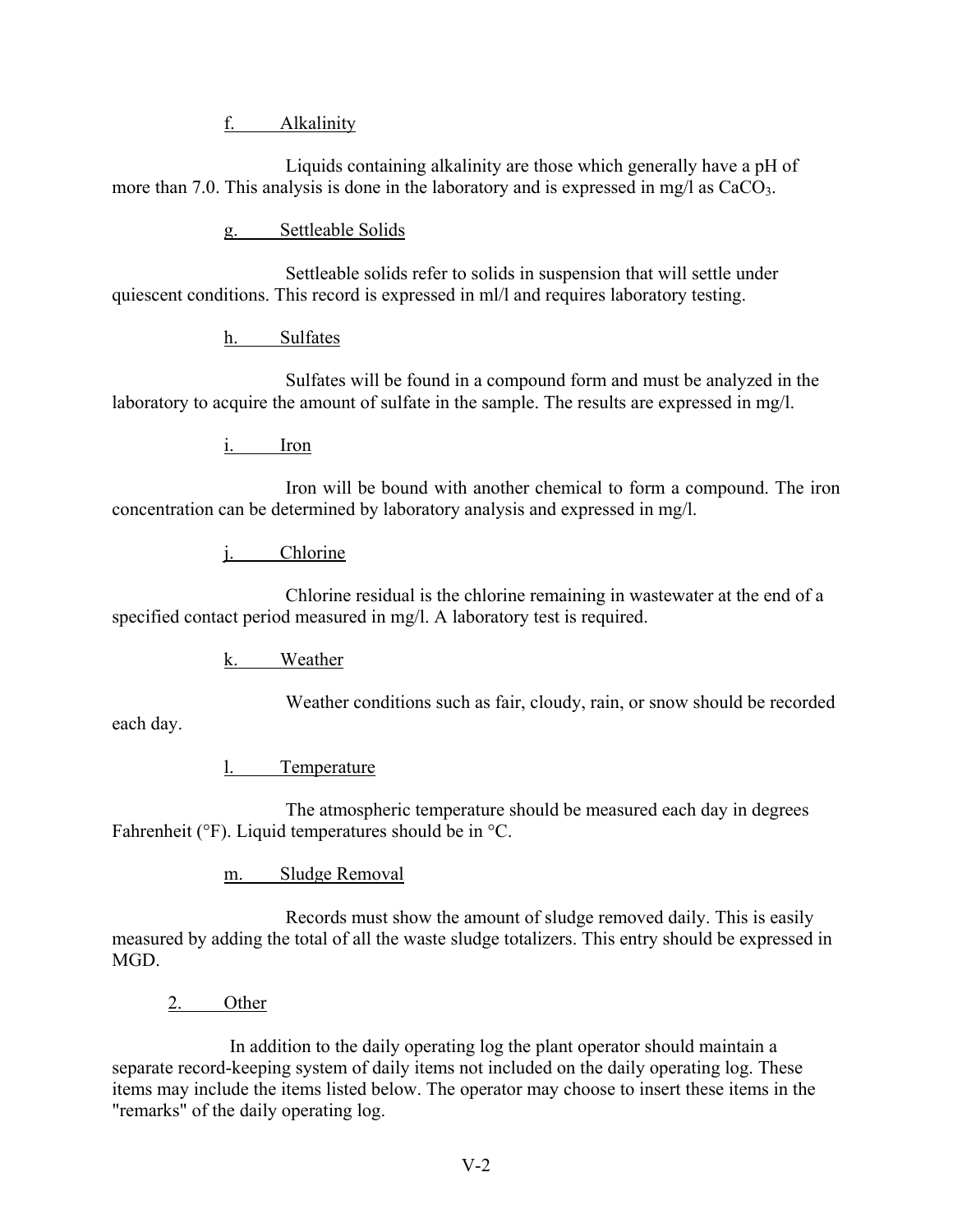a. Complaints Received

Complaints received, such as odors, nuisance conditions, are to be recorded. Who complains and where the condition came from, and how to overcome these conditions should also be recorded.

b. Plant Visitors

Record characteristics of the plant visitors such as what kind of group, persons, from where, what purpose, what time, how many should be identified and recorded.

c. Power Consumption

The daily power consumption for the entire plant should be recorded. The power unit is expressed in Kilowatt hours.

d. Chemicals Used

The daily chemical consumption of lime must be estimated and reported in pounds or tons used each day. Estimate from lime feeder setting.

e. Unusual Conditions

Unusual conditions such as floods, ice formations, unusual storms which result in difficulties in the plant operation should be recorded. Under these conditions, the damage if any, related to the equipment, and unit process are also to be recorded. The cause of the unusual conditions, if known, are also noted.

f. Routine Operational Duties

Routine operational duties such as care of equipment, maintenance of buildings, care of ground, laboratory analysis etc. must be recorded.

## B. LABORATORY

When laboratory tests are made, it is essential that not only the final results of each test be recorded on the daily operating log, but also the working data, readings and all the necessary computations be noted and attached to the daily operating log for future reference. Information on the laboratory worksheet shall include the following:

- i. A summary of all laboratory tests run.
- ii. Computation sheets for the test results.
- iii. Chemicals used.
- iv. Weather conditions such as temperature, precipitation, etc.

Certain laboratory records are required on a daily basis, weekly basis, and/or monthly basis.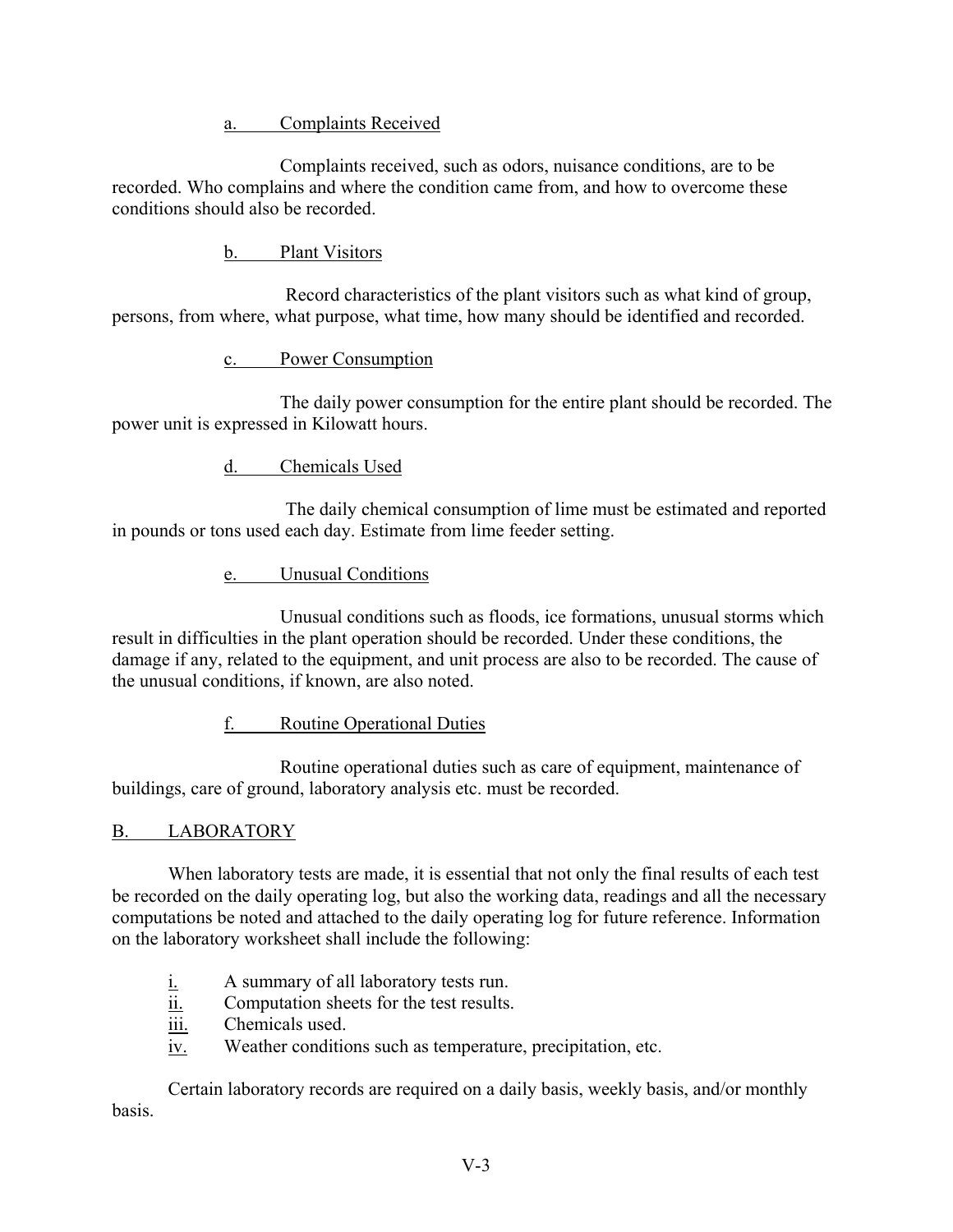### C. MAINTENANCE

Maintenance must be carried out in a manner which prevents emergencies or unscheduled shutdowns. All maintenance requires considerable skill, which can only be acquired by experience, study and practice. Basically, any maintenance program must start with good housekeeping and must observe the following rules:

i. Keep a clean, neat and orderly plant.

ii. Establish a systematic (both inside and outside) plan for execution of daily operation.

iii. Establish a routine schedule for inspection and lubrication.

iv. Keep data and records of each piece of equipment with emphasis on unusual incidents and faulty operating conditions.

v. Observe safety measures.

The key to good maintenance is good records. Records are to be kept on cards, one card for each piece of equipment. On these cards must be kept a record of regular periodic lubrication, inspections, cleaning and replacement of worn parts and other data which is felt of importance to record. The date when the next regular servicing of the equipment should occur must appear where it can be easily seen.

## D. OPERATING COSTS AND RECORDS

The major categories of operating costs are labor, utilities, chemicals and supplies. Labor includes operation, administration, and maintenance. Utilities include electricity, fuel oil, telephone and potable water. "Chemicals" is limited to lime used or other chemicals used for emergency operations. Supplies include laboratory chemicals, cleaning materials, maintenance supplies and other expendable items.

The following are the major costs and record keeping procedure for each group.

1. Labor

a. Operation

Salaries of all the operating personnel such as plant operator and assistant operator, must be recorded every month and summarized once a year.

b. Administration

Expenses of all the administrative and clerical functions must be recorded with regard to the plant operation. Records should be prepared monthly and summarized annually.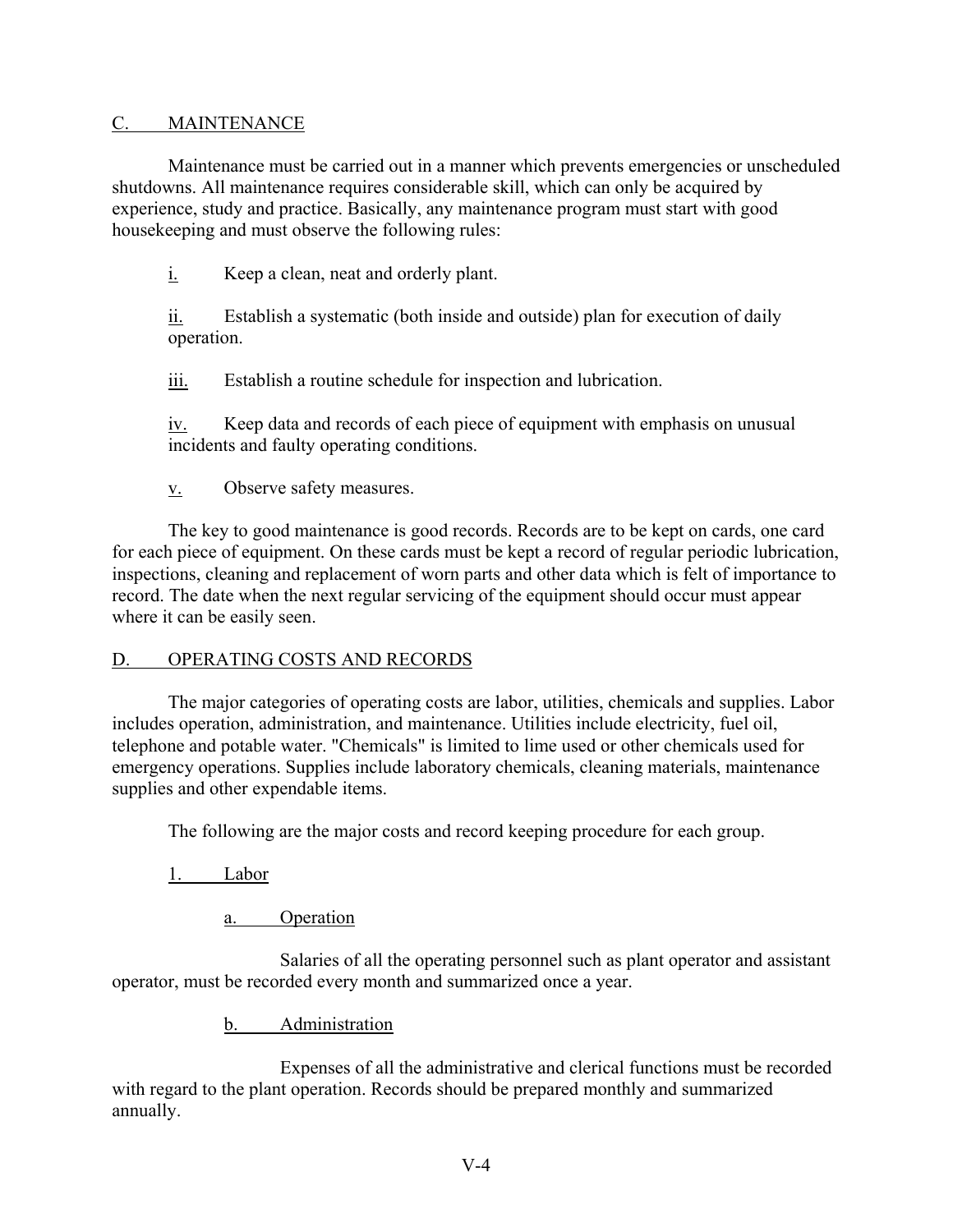c. Maintenance

Expenses of any additional personnel required for preventive or corrective maintenance must be recorded on the basis of actual man-hours spent on the job. Records must be summarized every month and once a year.

# 2. Utilities

a. Electricity

Electricity costs must include information on unit cost (cents/kilowatts per hour), monthly total cost and quantities of kilowatt hours used per month. The costs must be summarized once a year.

b. Potable Water

Expense for water consumption must include information on unit cost (cents/gallon), monthly total cost, and the quantity of water used per month. The record must also be summarized once a year.

c. Telephone

Telephone expenses must be recorded and kept on the basis of total monthly cost and total annual cost.

d. Fuel Oil

The fuel oil expense record must include unit cost (cents/gallon), total quantity used per month, and the total cost per month. The record should be summarized once a year.

3. Chemicals

a. Lime

The operating cost of lime used must be recorded on the basis of the quantity of chemical used in pounds or tons per month or day, the unit cost in dollars per pound or ton, and total monthly cost. Total monthly costs must be compiled once a year.

4. Supplies

a. Laboratory chemicals

The type of chemicals, quantity of chemicals, unit costs, total costs per month and year must be recorded.

b. Cleaning Materials

The type of materials and quantity, unit cost, total cost per month and year must be recorded.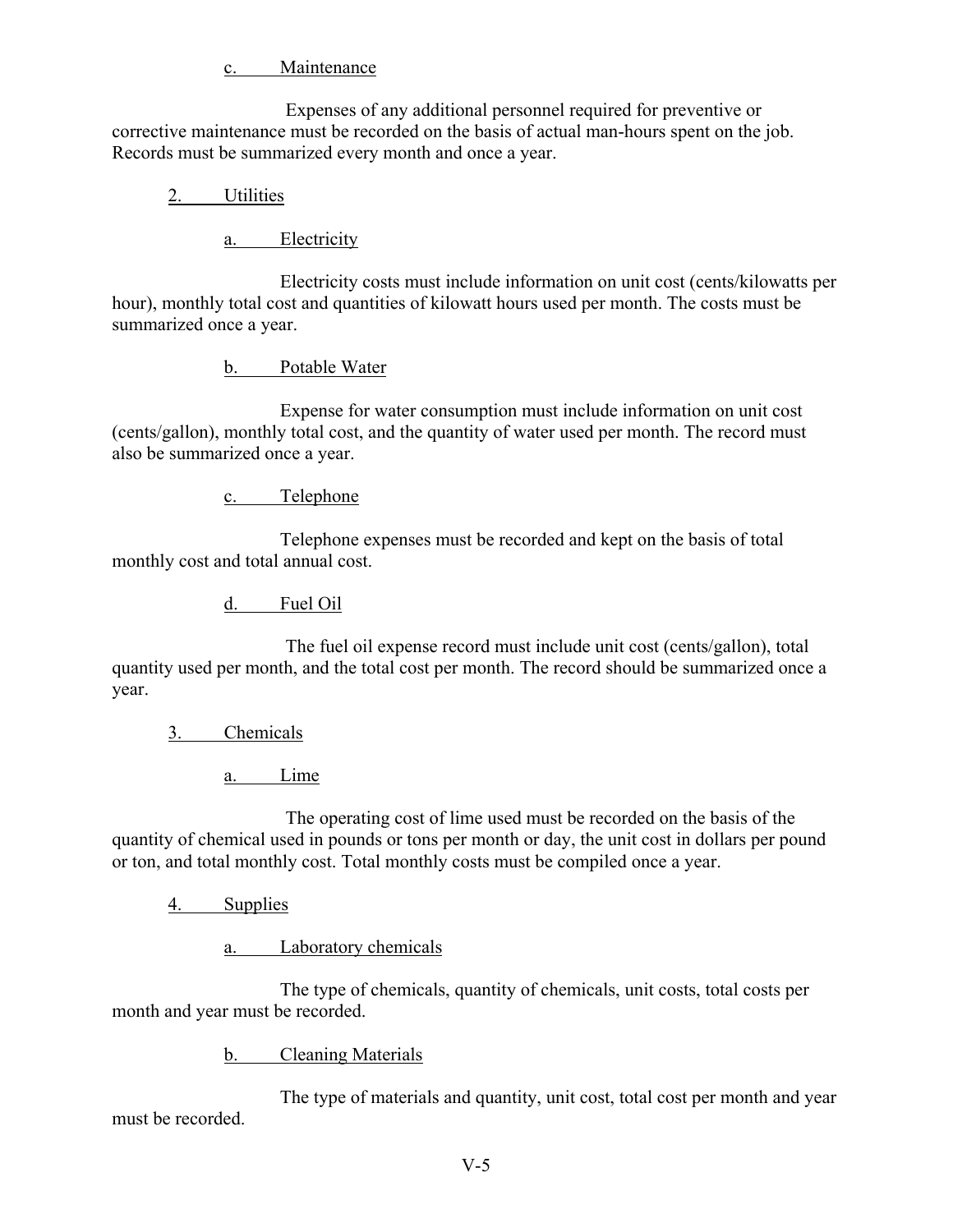c. Maintenance Materials

The name of the material used for preventive maintenance and corrective maintenance, the quantity of the material, unit cost, and total monthly cost and summarized yearly cost must be recorded.

## E. EMERGENCY

When abnormal conditions arise to restrict normal operation of the treatment system a record of these conditions are necessary and must be maintained at the plant. These records must be kept in a notebook specifically prepared for that purpose. These emergency conditions require a detailed report including a complete description of each type of emergency situation. These emergency situations are classified in the following categories:

#### a. By-pass reports

A by-pass report becomes necessary when the treatment plant influent is not subjected to the treatment process. This may occur during breakdowns of units, tanks, etc. or should a raw water force main break. This report is required by D.E.R.

### b. Deteriorated effluent records

This situation pertains to the plant effluent. It is recorded when the effluent does not meet the admissable limitations outlined in the permit requirements.

## c. Accidental Spills

This occurs when certain wastes are discharged into the system that the treatment plant is not capable of. handling and/or will impair the treatment process. Ex. oil, excess lime slurry, short circuiting clarifier, etc.

All emergency condition records must take into consideration but are not limited to the following items.

- i. Date of occurrance
- ii. Cause
- iii. Time
- iv. Approximate flow (gallons) involved
- v. Quality of effluent
- vi. Remedial measures taken

#### F. FORMS

The next several pages contain sample forms which may be used to keep permanent records of the conditions outlined in this Chapter.

- Figure 1 Laboratory Testing Program
- Figure 2 Daily Operating Log
- Figure 3 Monthly Report Form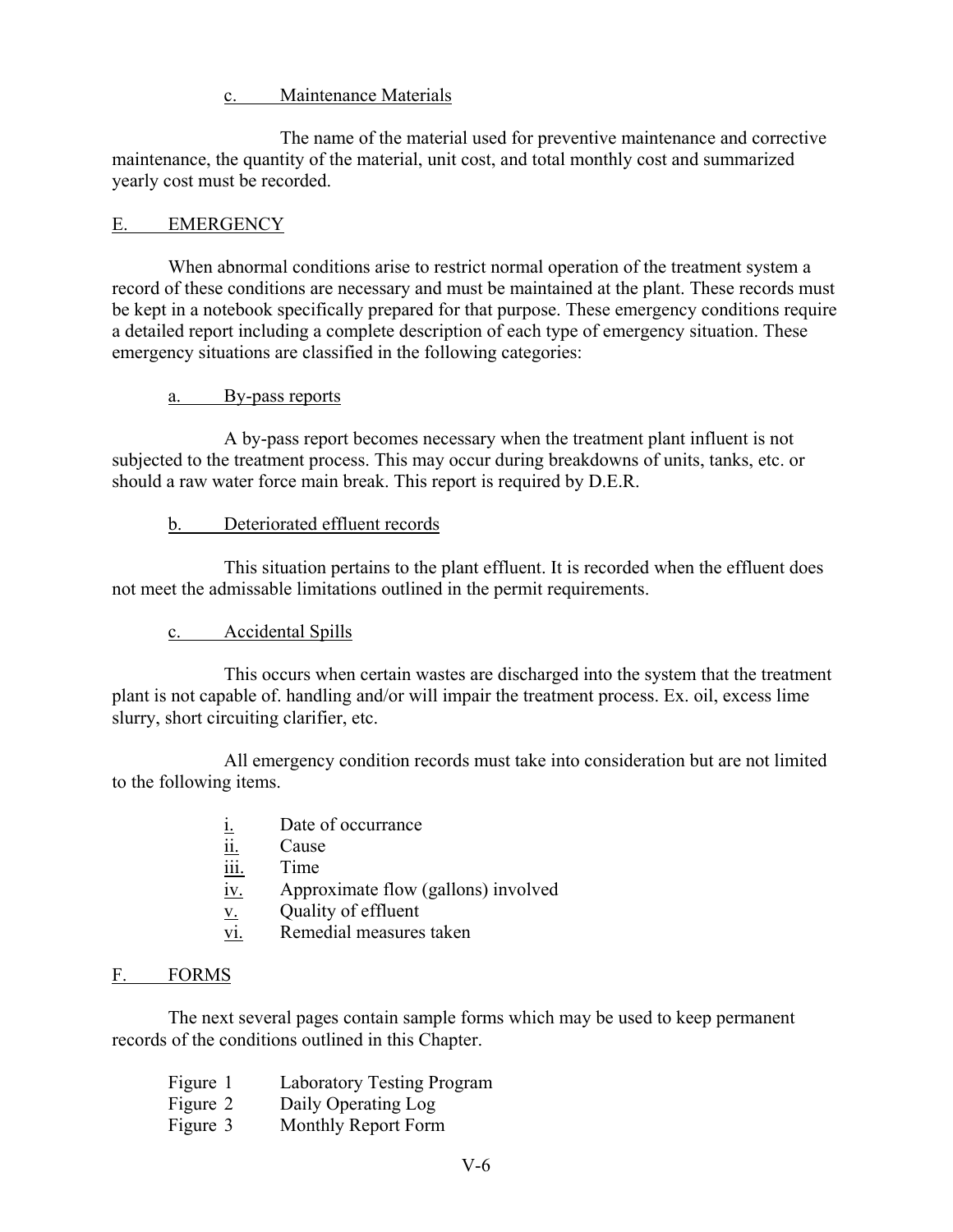- 
- Figure 4 Annual Report Form<br>Figure 5 Equipment Data Card Figure 5 Equipment Data Card (Side 1)<br>Figure 6 Preventive Maintenance Card (
- Preventive Maintenance Card (Side 2)
- 
- Figure 7 Preventive Maintenance Card (Side 1)<br>Figure 8 Corrective Maintenance Card (Side 2) Figure 8 Corrective Maintenance Card (Side 2)<br>Figure 9 NPDES Discharge Monitoring Report
- Figure 9 NPDES Discharge Monitoring Report<br>Figure 10 Confined Space Entry
- Figure 10 Confined Space Entry<br>Figure 11 Spill Report
- Spill Report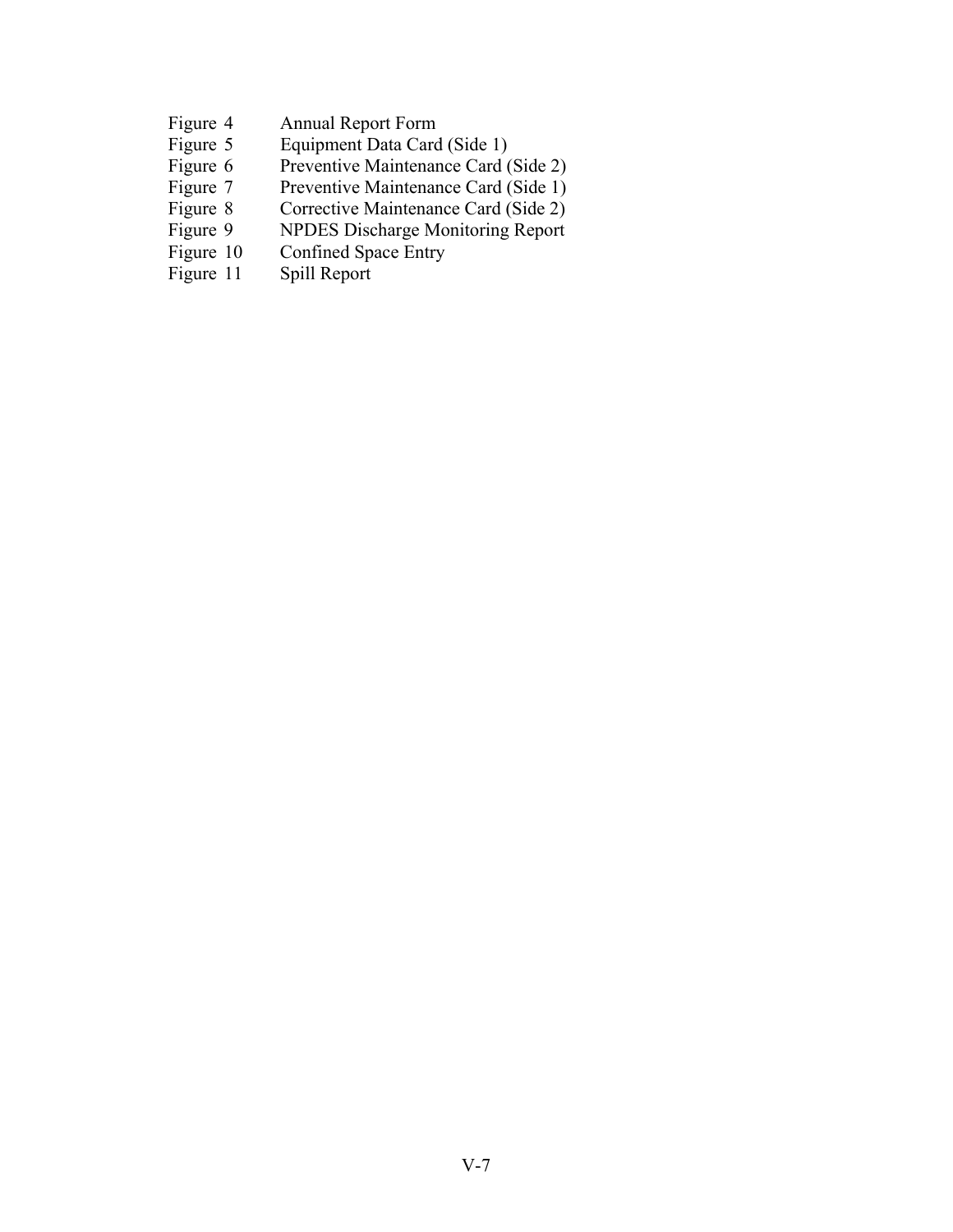CHLORINE TANK EFFLUENT<br>(DOMESTIC SEWAGE PLANT) (2) WASTE SLUDGE WELL **PLANT** POTABLE WATER SUPPLY<br>(IF USED FOR SLURRY) STREAM-ABOVE PLANT **RAW WATER<br>INFLUENT CHANNEL** AERATION TANK<br>EFFLUENT (I) SETTLING TANK<br>EFFLUENT STREAM-BELOW FLASH MIXER<br>EFFLUENT FINAL TANK<br>EFFLUENT  $\Delta$  $\geq$  $\overline{\mathbf{q}}$  $\Delta$  $\Delta$ **TEMPERATURE** ပ  $\mathbf \circ$ ပ ග ပ  $\geq$ ₹ ₹ **DISSOLVED OXYGEN** ဖ ن ٰت  $\mathbf{o}$  $\Omega$  $\geq$  $\Omega$  $\overline{\mathbf{q}}$ ₹ Ľ, ₹ ρH ဖ ပ ပ  $\overline{\mathbf{c}}$  $\mathbf{o}$ ဖ  $\mathbf{o}$  $\Omega$ ₹ ₹ L. ₹ **ACIDITY - TOTAL** ဖ ဖ  $\overline{\mathbf{c}}$ ပ  $\mathbf \sigma$ ₹  $\Omega$  $\geq$ Щ ₹ **ACIDITY - FREE**  $\mathbf{o}$ ဖ  $\mathbf{o}$  $\mathbf \sigma$ ပ ALKALINITY-TOTAL  $\overline{\mathsf{c}}$  $\geq$  $\geq$ ₹ L. ပ ٰت ဖ ပ ග  $\geq$  $\Omega$  $\geq$ Щ ₹ ALKALINITY - NET ပ  $\dot{\mathbf{o}}$ ပ ပ ပ ₹ ₹ TURBIDITY ග  $\mathbf{o}$ **TOTAL DISSOLVED**  $\geq$ ₹ ₹ SOLIDS ၒ ဖ  $\mathbf{o}$ **SETTLEABLE**  $\overline{\mathbf{C}}$  $\Omega$  $\geq$  $\geq$  $\overline{\mathbf{C}}$ Ľ. **SOLIDS** ဖ ဖ O  $\overline{\mathbf{c}}$ ග ပ Σ **CHLORIDE** ဖ Ľ, **SILICA** Σ Ξ ဖ ဖ ဖ LEGEND  $\geq$  $\Delta$  $\geq$ **SULFATES** L. ပ ဖ ပ ග Z Σ Σ **ALUMINUM** ξ ဖ ဖ ဖ ဖ  $IRON \Delta$  $\geq$ ₹ ₹  $\geq$ L. TOTAL & DISSOLVED  $\mathbf{o}$ Ġ ဖ ဖ ဖ O  $\overline{\mathbf{z}}$  $\geq$  $\overline{\mathsf{d}}$ ≽  $\geq$ **IRON-FERROUS** L. ပ ပ ပ ဖ ပ ဖ  $\Omega$ ₹  $\geq$ ₹ ⋧ **IRON - FERRIC** ၒ  $\mathbf{o}$ ဖ ပ ဖ  $\mathbf{z}$ ξ Š Ξ **MANGANESE** ပ ပ ပ ဖ  $\Delta$ CHLORINE - TOTAL<br>AVAILABLE  $\mathbf{o}$ 

(I) DONE AS FREQUENT AS POSSIBLE AS TIME PERMITS. (2) COMPOSITE SAMPLE (8 hr.) AS OFTEN AS POSSIBLE.

TYPE OF

4-FREQUENCY

**M-MONTHLY**<br>F-FREQUENTLY W-WEEKLY **FREQUENCY**  $D - DAILY$ **TYPE OF SAMPLE** C-COMPOSITE<br>G-GRAB SAMPLE

AS CaCO<sub>3</sub>

**CHAPTER<br>FIGUR<br>LABORATORY** SAMPLE

PROGRAM

TESTING

 $\geq$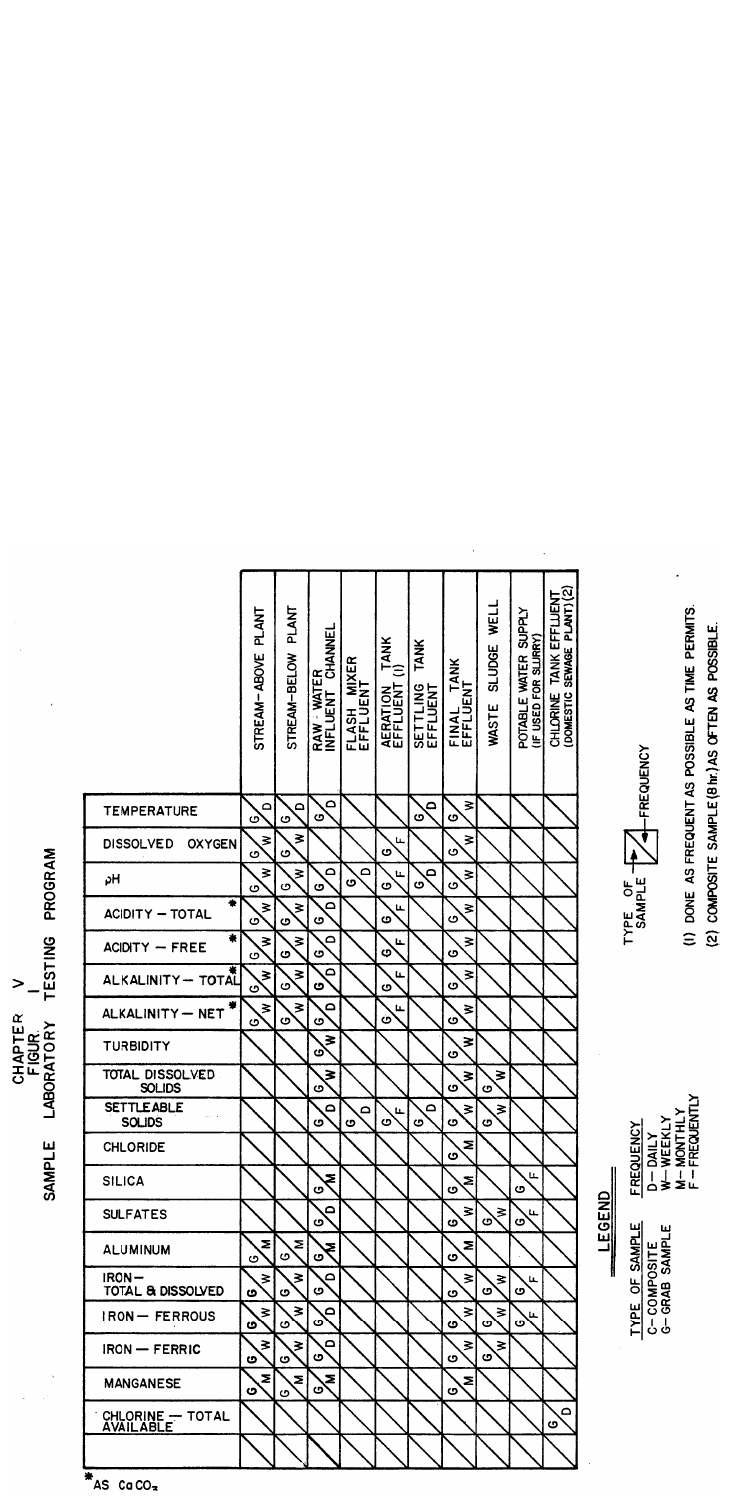#### CHAPTER V FIGURE 2

#### SAMPLE DAILY OPERATING LOG

#### ERNEST ACID MINE DRAINAGE TREATMENT PLANT

OPERATION REPORT

WEEK ENDING

 $\sim$  100  $\mu$ 

|                            | $\tilde{\phantom{a}}$   | SUN | 10N | TUE | WED | THU                 | FRI | <b>SAT</b> |
|----------------------------|-------------------------|-----|-----|-----|-----|---------------------|-----|------------|
|                            | Flume 1                 |     |     |     |     |                     |     |            |
| Wastewater Flow            | Flume <sub>2</sub>      |     |     |     |     |                     |     |            |
|                            | Total                   |     |     |     |     |                     |     |            |
|                            | Raw                     |     |     |     |     |                     |     |            |
| Wastewater Temp.           | Settling                |     |     |     |     |                     |     |            |
|                            | Stream                  |     |     |     |     |                     |     |            |
|                            | Stream                  |     |     |     |     |                     |     |            |
| Dissolved Oxygen           | Aeration                |     |     |     |     |                     |     |            |
|                            | Final                   |     |     |     |     |                     |     |            |
|                            | Raw                     |     |     |     |     |                     |     |            |
|                            | Mixer                   |     |     |     |     |                     |     |            |
| pН                         | Aeration                |     |     |     |     |                     |     |            |
|                            | Settling                |     |     |     |     |                     |     |            |
|                            | Final                   |     |     |     |     |                     |     |            |
|                            | Raw                     |     |     |     |     |                     |     |            |
| Acidity-Total              | Aeration                |     |     |     |     |                     |     |            |
|                            | Final                   |     |     |     |     |                     |     |            |
|                            | Raw                     |     |     |     |     |                     |     |            |
| Acidity-Free               | Aeration                |     |     |     |     |                     |     |            |
|                            | Final                   |     |     |     |     |                     |     |            |
|                            | Raw                     |     |     |     |     |                     |     |            |
| Alkalinity-Total           | Aeration                |     |     |     |     |                     |     |            |
|                            | Final                   |     |     |     |     |                     |     |            |
|                            | Raw                     |     |     |     |     |                     |     |            |
| Alkalinity-Net             | Aeration                |     |     |     |     |                     |     |            |
|                            | Final                   |     |     |     |     |                     |     |            |
|                            | $\overline{\text{Raw}}$ |     |     |     |     |                     |     |            |
|                            | Mixer                   |     |     |     |     |                     |     |            |
|                            | Aeration                |     |     |     |     |                     |     |            |
| Settleable Solids Settling |                         |     |     |     |     |                     |     |            |
|                            | Final                   |     |     |     |     |                     |     |            |
|                            | Sludge                  |     |     |     |     |                     |     |            |
|                            | Raw                     |     |     |     |     |                     |     |            |
| Sulfates                   | Final                   |     |     |     |     |                     |     |            |
|                            |                         |     |     |     |     |                     |     |            |
|                            | Sludge                  |     |     |     |     |                     |     |            |
| Iron-Total                 | Raw<br>Final            |     |     |     |     |                     |     |            |
|                            |                         |     |     |     |     |                     |     |            |
|                            | Waste                   |     |     |     |     |                     |     |            |
|                            | Raw                     |     |     |     |     |                     |     |            |
| Iron-Ferrous               | Final                   |     |     |     |     |                     |     |            |
|                            | Waste                   |     |     |     |     |                     |     |            |
|                            | Raw                     |     |     |     |     |                     |     |            |
| Iron-Ferric                | Final                   |     |     |     |     |                     |     |            |
|                            | Waste                   |     |     |     |     |                     |     |            |
| Corine<br>Remarks:         | Final                   |     |     |     |     |                     |     |            |
|                            |                         |     |     |     |     |                     |     |            |
|                            |                         |     |     |     |     |                     |     |            |
|                            |                         |     |     |     |     |                     |     |            |
|                            |                         |     |     |     |     |                     |     |            |
|                            |                         |     |     |     |     |                     |     |            |
|                            |                         |     |     |     |     | Operators Signature |     |            |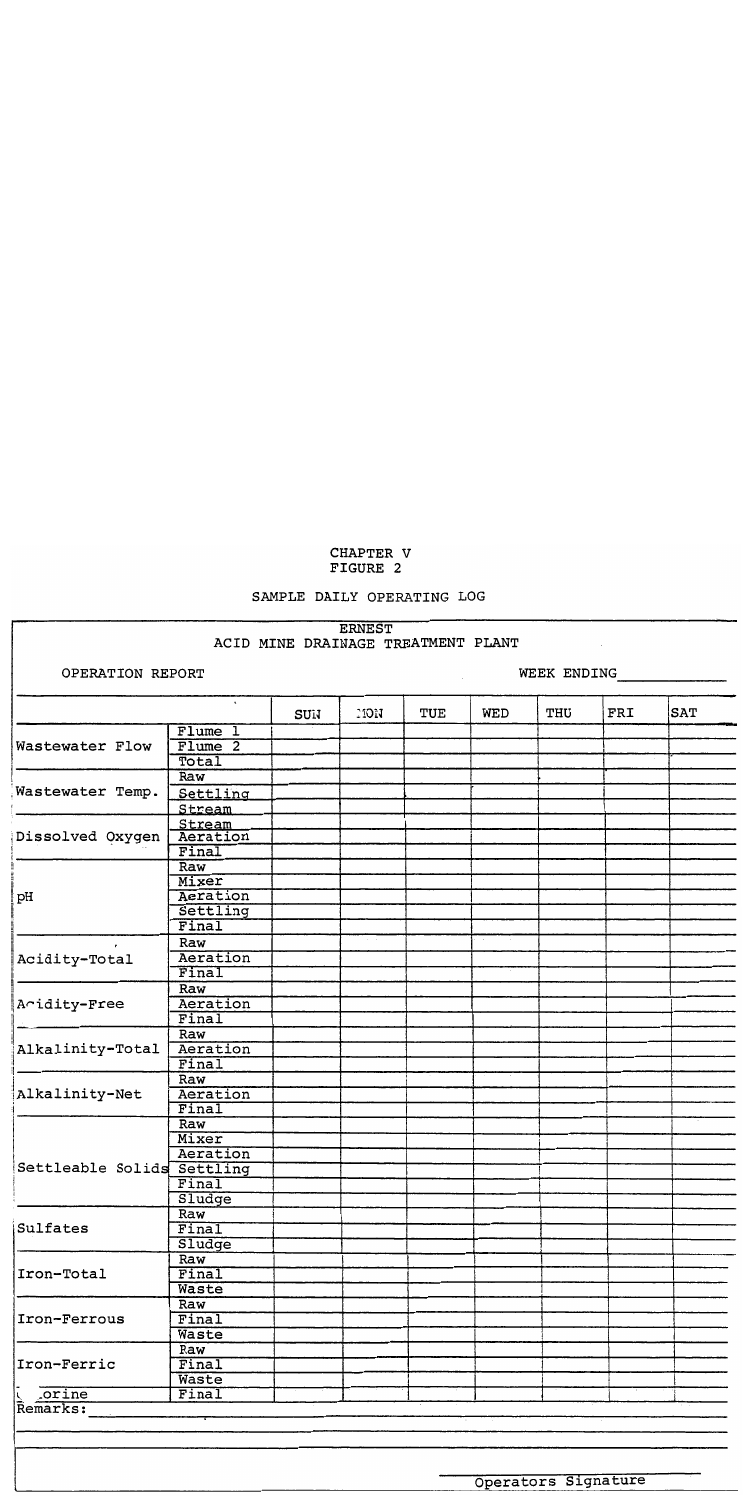# CHAPTER V FIGURE 3<br>SAMPLE MONTHLY REPORT OF OPERATION

ERNEST ACID MINE DRAINAGE TREATMENT PLANT

 $\sim$ 

|                         |                  |                     |        |           |                         |                                            |            |                   | FOR MONTH               |                |
|-------------------------|------------------|---------------------|--------|-----------|-------------------------|--------------------------------------------|------------|-------------------|-------------------------|----------------|
| DATE                    | FLOW<br>(M.G.D.) | IRON-TOTAL<br>mg/1  |        |           | <b>SULFATES</b><br>mg/1 | <b>SETTLEABLE</b><br><b>SOLIDS</b><br>mg/1 |            | pH                | WASTED<br><b>SLUDGE</b> |                |
|                         | TOT.             | RAW                 | FINAL  | RAW       | <b>FINAL</b>            | RAW                                        | FINAL      | RAW <b>ITIVAL</b> | (M.G.D.                 | <b>RFMARKS</b> |
| $\mathbf{I}$            |                  |                     |        | $\bullet$ |                         | $\pmb{\kappa}$                             |            |                   |                         |                |
| 2                       |                  |                     |        |           |                         |                                            |            |                   |                         |                |
| $\mathbf 3$             |                  |                     |        |           |                         |                                            |            |                   |                         |                |
| $\ddot{\bf 4}$          |                  |                     |        |           |                         |                                            |            |                   |                         |                |
| 5                       |                  |                     |        | $\cdot$   |                         |                                            |            |                   |                         |                |
| 6                       |                  |                     |        |           |                         |                                            |            |                   |                         | $\cdot$        |
| $\overline{7}$          |                  |                     |        |           |                         |                                            |            |                   |                         |                |
| 8                       |                  |                     |        |           |                         |                                            |            |                   |                         |                |
| Э                       |                  |                     | $\sim$ |           |                         |                                            |            |                   |                         |                |
| IО                      |                  |                     |        |           |                         |                                            |            |                   |                         |                |
| $\mathbf{H}$            |                  |                     |        |           |                         |                                            |            |                   |                         |                |
| 12                      |                  |                     |        |           |                         |                                            |            |                   |                         |                |
| 13                      |                  | $\hat{\phantom{a}}$ |        |           |                         |                                            |            |                   |                         |                |
|                         |                  |                     |        |           |                         |                                            |            |                   |                         |                |
| ้เธ                     |                  |                     |        |           |                         |                                            |            |                   |                         |                |
| 16                      |                  |                     |        |           |                         |                                            |            |                   |                         |                |
| 17                      |                  |                     |        |           | ٠                       |                                            |            |                   |                         |                |
| 18                      |                  |                     |        |           |                         |                                            |            |                   |                         |                |
| ١9                      |                  |                     |        |           | $\cdot$                 |                                            |            |                   |                         |                |
| 20                      |                  |                     |        |           |                         |                                            |            |                   |                         |                |
| 21                      |                  |                     |        |           |                         |                                            |            |                   |                         |                |
| 22                      |                  |                     |        |           |                         |                                            |            |                   |                         |                |
| 23                      |                  |                     |        |           |                         |                                            |            |                   |                         |                |
| 24                      |                  |                     |        |           |                         |                                            |            |                   |                         |                |
| 25                      |                  |                     |        |           |                         |                                            |            |                   |                         |                |
| 26                      |                  |                     |        |           |                         |                                            |            |                   |                         |                |
| 27                      |                  |                     |        |           |                         |                                            |            |                   |                         |                |
| 28                      |                  |                     | $\sim$ |           |                         |                                            | $_{\star}$ |                   |                         |                |
| 29                      |                  |                     |        |           |                         |                                            |            |                   |                         |                |
| $\frac{30}{31}$         |                  |                     |        |           |                         |                                            |            |                   |                         |                |
|                         |                  |                     |        |           | $\epsilon$              |                                            |            |                   |                         |                |
| $\overline{\text{rot}}$ |                  |                     |        |           |                         |                                            |            |                   |                         |                |
| AVG.                    |                  |                     |        |           |                         |                                            |            |                   |                         |                |
| eriy,                   |                  |                     |        |           | $\sim$                  |                                            |            |                   |                         |                |
| .<br>پس م               |                  |                     |        |           |                         |                                            | $\sim$     |                   |                         |                |

 $\mathcal{L}^{\text{max}}_{\text{max}}$ 

 $\Box$ 

OPERATORS SIGNATURE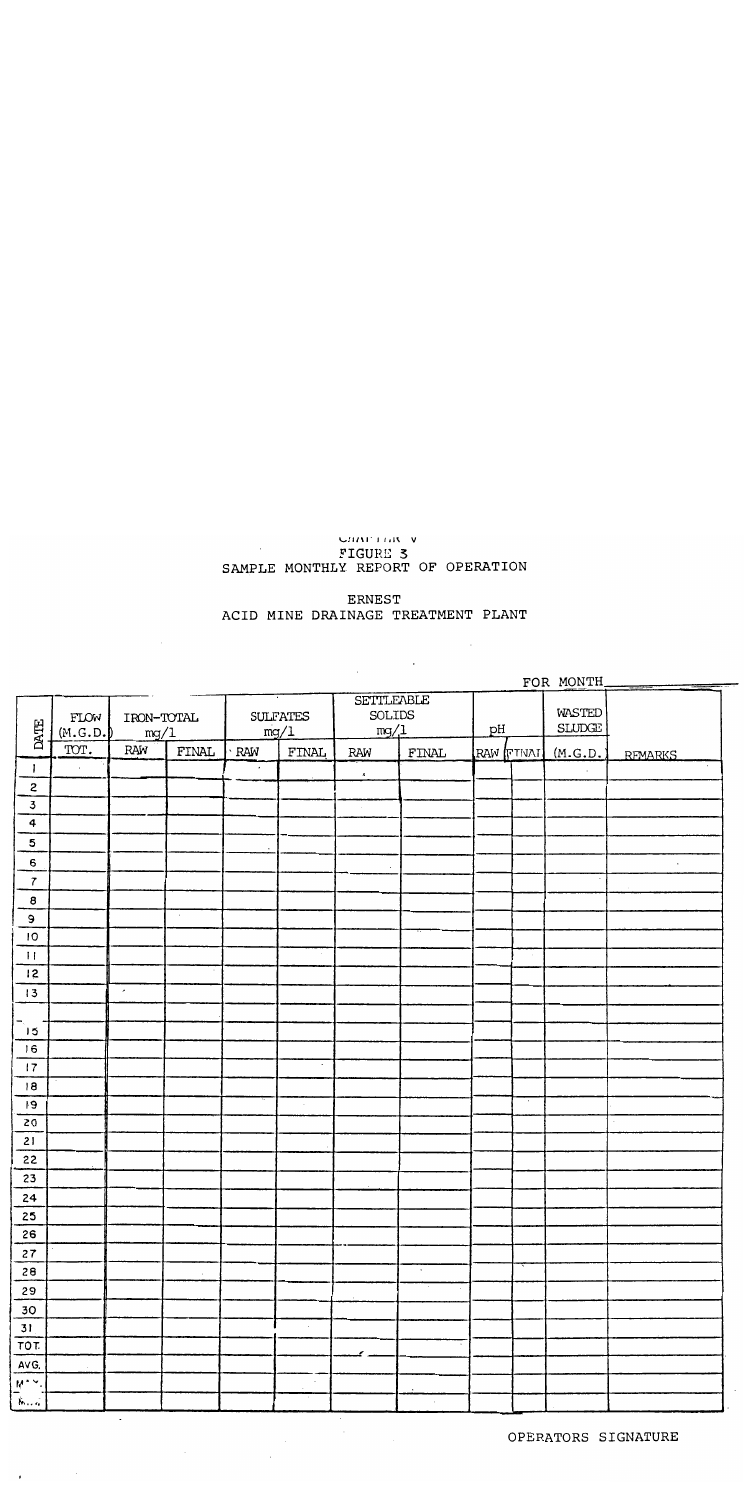#### CHAPTER V FIGURE 4

# SAMPLE ANNUAL REPORT

| Average Daily Flow (MGD)                |                         |
|-----------------------------------------|-------------------------|
| Average pH<br>Influent                  |                         |
| Effluent                                |                         |
|                                         |                         |
| Average Settleable Solids<br>Influent   |                         |
| Effluent                                |                         |
|                                         |                         |
| Average Sulfates<br>Influent            |                         |
| Effluent                                |                         |
|                                         |                         |
| Average Iron - Total<br>Influent        |                         |
| Effluent                                |                         |
|                                         |                         |
| Average Wasted Sludge (MGD)             |                         |
| Average Wasted Sludge Iron              |                         |
|                                         |                         |
| Average Wasted Sludge Sulfates          |                         |
| Expendable items used                   |                         |
|                                         | Service and the service |
| Average Wasted Sludge Settleable Solids |                         |
| Average Lime Used (tons per day)        |                         |
| (tons per year)                         |                         |
| (Cost per day)<br>(Cost per year)       |                         |
| Average Power Used (KWH per day)        |                         |
| (KWH per year)                          |                         |
| (Cost per day)<br>(Cost per year)       |                         |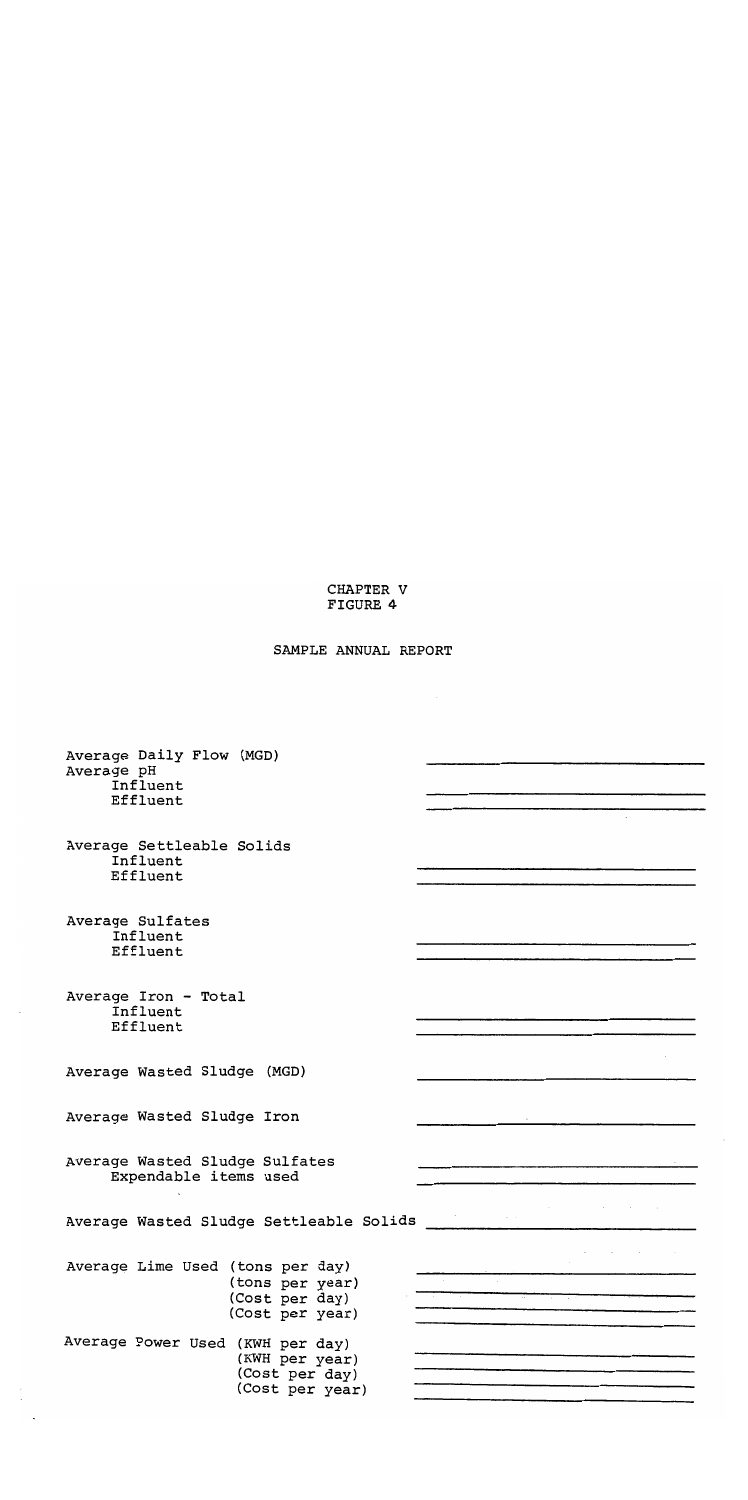|                                          | CHA "ER V                  |                 |                     |           |
|------------------------------------------|----------------------------|-----------------|---------------------|-----------|
| CARD NO.1                                | EQUIPMENT<br><b>SAMPLE</b> | DATA CARD       |                     | SIDE NO.1 |
| NAME OF EQUIPMENT ITEM:                  |                            |                 | INVENTORY NUMBER:   |           |
| MODEL NUMBER:                            | SERIAL NUMBER:             | SIZE:           |                     |           |
| MANUFACTURES NAME AND ADDRESS:           |                            |                 |                     |           |
| PURCHASER'S NAME, ADDRESS AND TELEPHONE: |                            |                 |                     |           |
| PURCHASED:<br>DATE                       |                            | PURCHASE PRICE: |                     |           |
| EQUIPMENT DATA:                          |                            |                 |                     |           |
|                                          |                            |                 |                     |           |
|                                          |                            |                 |                     | ÷         |
|                                          |                            |                 |                     |           |
|                                          |                            |                 |                     |           |
|                                          |                            |                 | SPARE PARTS ON HAND |           |
| MAINTENANCE ITEMS ON HAND<br><b>ITEM</b> | <b>QUANTITY</b>            | PART            | QUANTITY            |           |
|                                          |                            |                 |                     |           |
|                                          |                            |                 |                     |           |
|                                          |                            |                 |                     |           |
|                                          |                            |                 |                     |           |
|                                          |                            |                 |                     |           |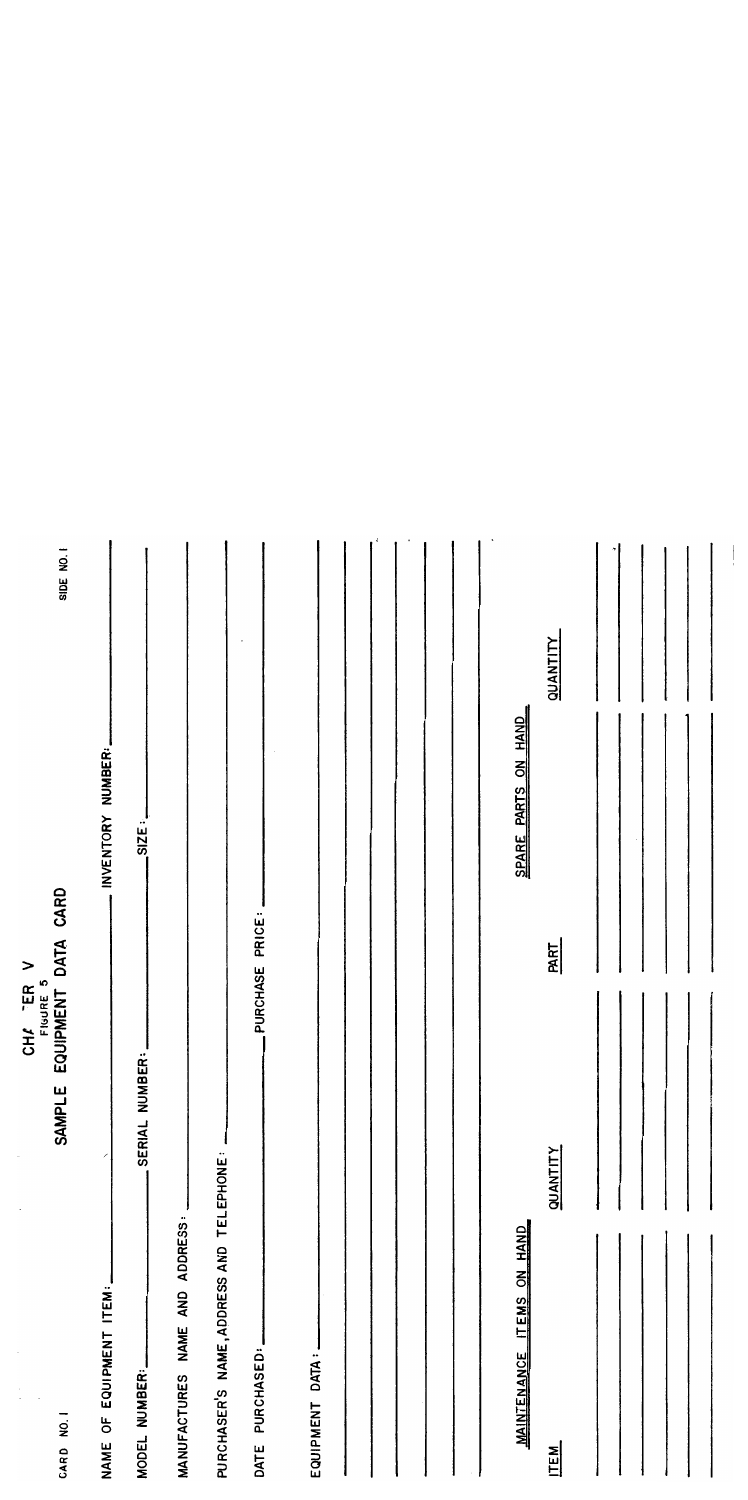|                         | SAMPLE PREVENTIVE  | MAINTENANCE   | <b>PROGRAM</b> |                             |                                                 |
|-------------------------|--------------------|---------------|----------------|-----------------------------|-------------------------------------------------|
| NAME OF EQUIPMENT ITEM: |                    |               |                | .INVENTORY NUMBER:          |                                                 |
| WORK TO BE PERFORMED    | <b>MAINTENANCE</b> | <b>ITEMS</b>  | REQUIRED       | FREQUENCY OF<br>MAINTENANCE |                                                 |
|                         | <b>ITEM</b>        | <b>NUMBER</b> | QUANTITY       |                             | ESTIMATED<br>COST OR HOURS<br>FOR<br>COMPLETION |
|                         |                    |               |                |                             |                                                 |
|                         |                    |               |                |                             |                                                 |
|                         |                    |               |                |                             |                                                 |
|                         |                    |               |                | $\ddot{\phantom{0}}$        |                                                 |
|                         |                    |               |                |                             |                                                 |
|                         |                    |               |                |                             |                                                 |
|                         |                    |               |                |                             |                                                 |
|                         |                    |               |                |                             |                                                 |
|                         |                    |               |                |                             |                                                 |
|                         |                    |               |                |                             |                                                 |
|                         |                    |               |                |                             |                                                 |
|                         |                    |               |                |                             |                                                 |
|                         |                    |               |                |                             |                                                 |
|                         |                    |               |                |                             |                                                 |
|                         |                    |               |                |                             |                                                 |
|                         |                    |               |                |                             |                                                 |
|                         |                    |               |                |                             |                                                 |
|                         |                    |               |                |                             |                                                 |
|                         |                    |               |                |                             |                                                 |
|                         |                    |               |                |                             |                                                 |
|                         |                    |               |                |                             |                                                 |
|                         |                    |               |                |                             |                                                 |

٦

**OHA ERV**<br>FIGURE 6<br>SAMPLE PREVENTIVE MAINTFNANCE

SIDE NO. 2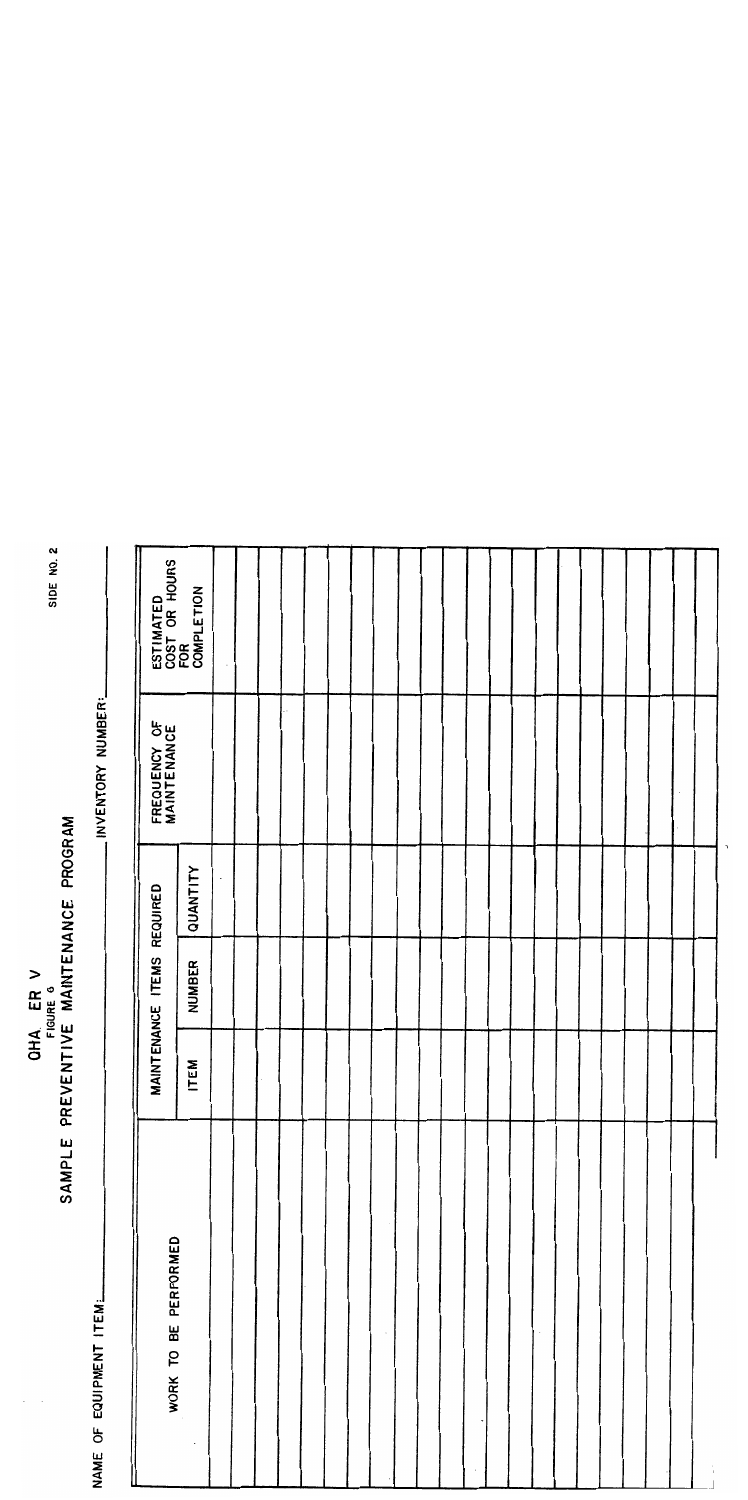| Ċ,<br>CARD NO. 2        |     |                            | CHI TER V<br>FIGURE 7<br>SAMPLE PREVENTIVE MAINTENANCE RECORD |                                       |           | -<br>SIDE NO. |
|-------------------------|-----|----------------------------|---------------------------------------------------------------|---------------------------------------|-----------|---------------|
| NAME OF EQUIPMENT ITEM: |     |                            |                                                               | . INVENTORY NUMBER:                   |           |               |
|                         |     |                            |                                                               |                                       |           |               |
| WORK PERFORMED          |     | MAINTENANCE ITEMS CONSUMED |                                                               | COST OF OR<br>HOURS FOR<br>COMPLETION | COMPLETED | DATE          |
|                         | TEM | <b>NUMBER</b>              | QUANTITY                                                      |                                       |           |               |
|                         |     |                            | $\bullet$                                                     |                                       |           |               |
|                         |     |                            |                                                               |                                       |           |               |
|                         |     |                            |                                                               |                                       |           |               |
|                         |     |                            |                                                               |                                       |           |               |
|                         |     |                            |                                                               |                                       |           |               |
|                         |     |                            |                                                               |                                       |           |               |
|                         |     |                            |                                                               |                                       |           |               |
|                         |     |                            |                                                               |                                       |           |               |
|                         |     |                            |                                                               |                                       |           |               |
|                         |     |                            |                                                               |                                       |           |               |
|                         |     |                            |                                                               |                                       |           |               |
|                         |     |                            |                                                               |                                       |           |               |
|                         |     |                            |                                                               |                                       |           |               |
|                         |     |                            |                                                               |                                       |           |               |
|                         |     |                            |                                                               |                                       |           |               |
|                         |     |                            |                                                               |                                       |           |               |
|                         |     |                            |                                                               |                                       |           |               |
|                         |     |                            |                                                               |                                       |           |               |
|                         |     |                            |                                                               |                                       |           |               |
|                         |     |                            |                                                               |                                       |           |               |
|                         |     |                            |                                                               |                                       |           |               |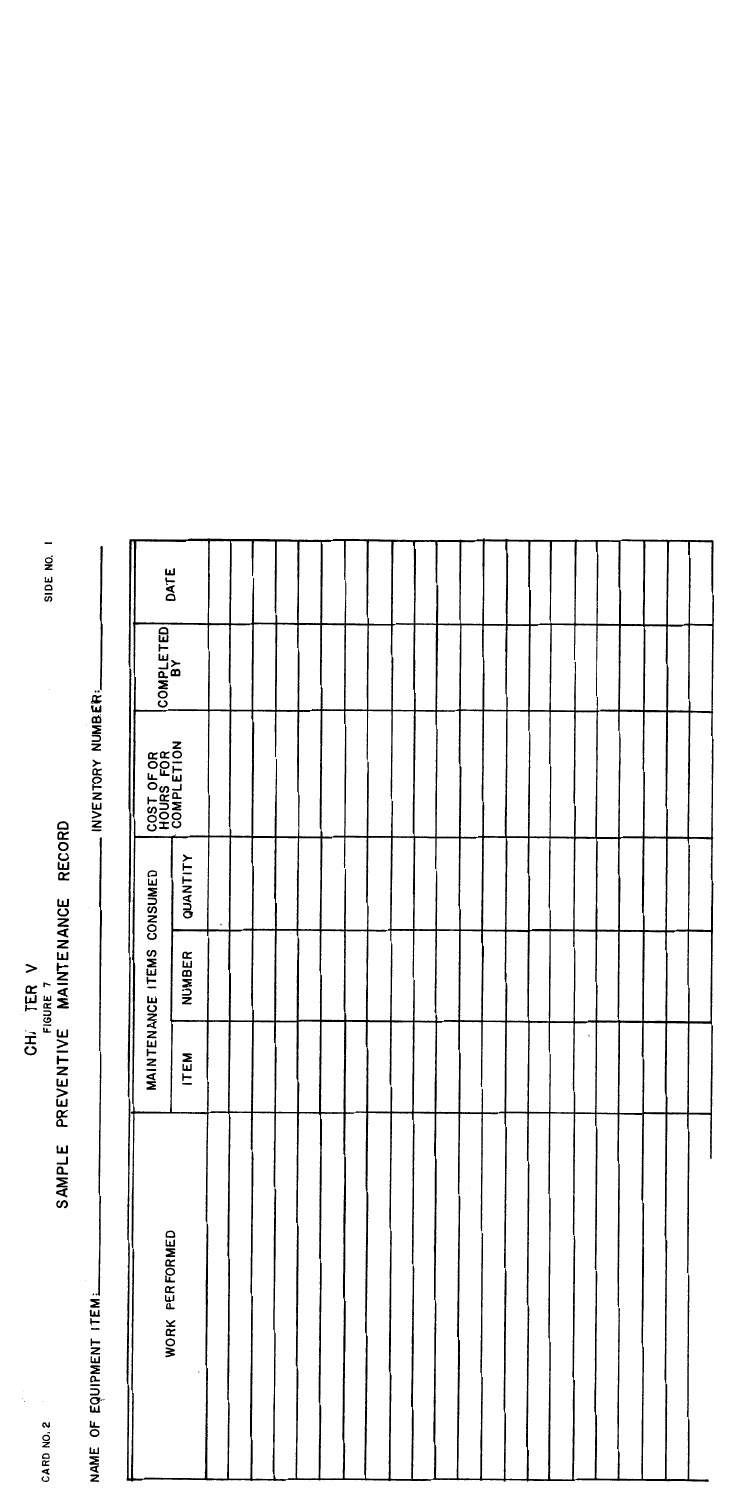| SIDE NO. 2    |                         |                                       | DATE                  |                    |                       |  |  |  |  |  |  |           |    |  |  |
|---------------|-------------------------|---------------------------------------|-----------------------|--------------------|-----------------------|--|--|--|--|--|--|-----------|----|--|--|
|               |                         | COMPLETED                             | $\mathbf{B}^{\prime}$ |                    |                       |  |  |  |  |  |  |           |    |  |  |
|               | - INVENTORY NUMBER:     | COST OF OR<br>HOURS FOR<br>COMPLETION |                       |                    | $\tilde{\mathcal{E}}$ |  |  |  |  |  |  |           |    |  |  |
| RECORD        |                         |                                       |                       |                    |                       |  |  |  |  |  |  |           |    |  |  |
| MAINTENANCE   |                         | PARTS CONSUMED                        |                       |                    |                       |  |  |  |  |  |  |           |    |  |  |
| CORRECTIVE M/ |                         | SPARE                                 |                       |                    |                       |  |  |  |  |  |  | $\bullet$ | Ŷ. |  |  |
| SAMPLE        |                         |                                       |                       | $\pmb{\mathsf{S}}$ |                       |  |  |  |  |  |  |           |    |  |  |
|               | NAME OF EQUIPMENT ITEM: | PERFORMED<br><b>WORK</b>              |                       | $\cdot$            |                       |  |  |  |  |  |  |           |    |  |  |
| CARD NO. Z    |                         |                                       |                       |                    |                       |  |  |  |  |  |  |           |    |  |  |

CHA ER V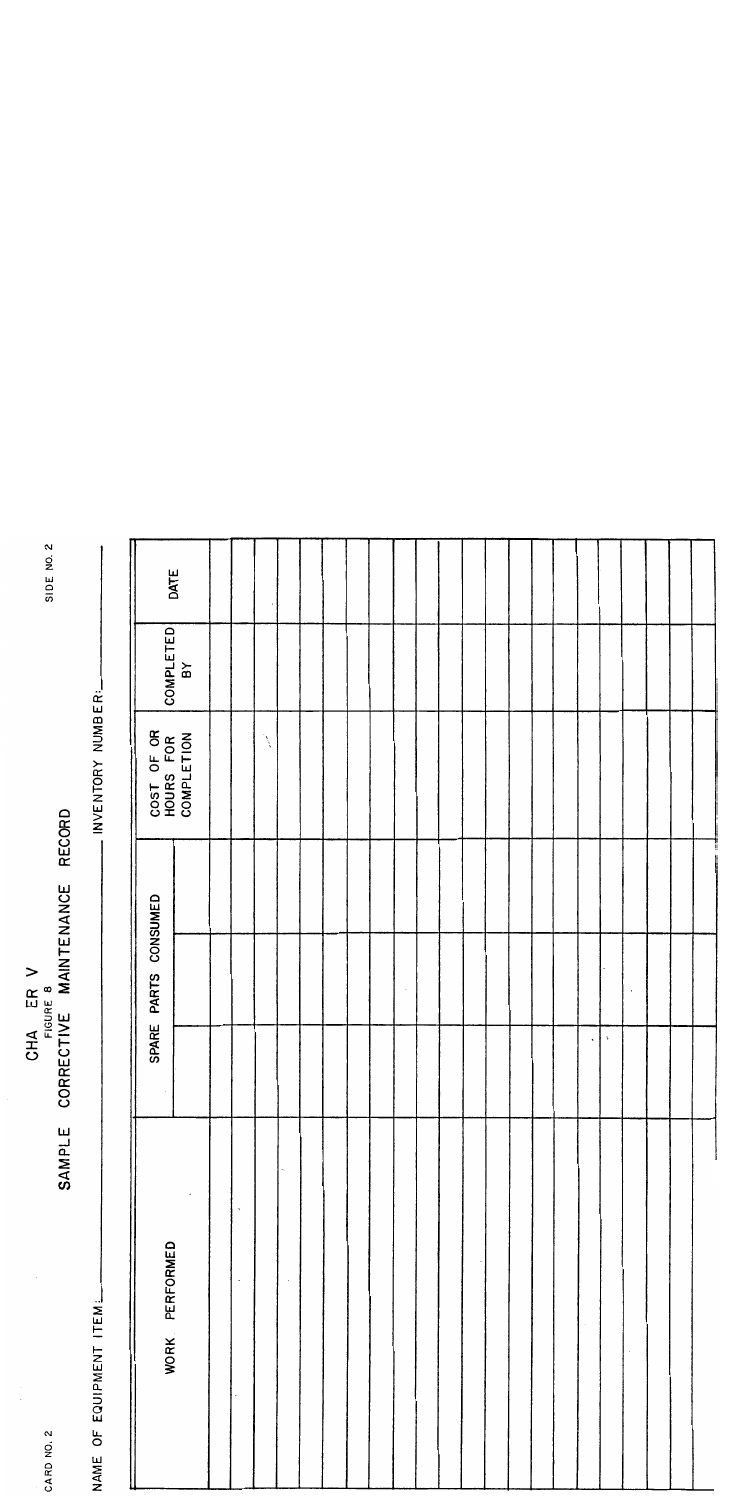|        |                                                                                                                                                                                  | CHAPTER V<br>FIGURE 9                                                                                                                      |                                    |                            |                          |           |            | NATIONAL POLLUTANT DISCHARGE ELIMINATION SYSTEM<br>NATIONAL POLLUTANT DISCHARGE ELIMINATION SYSTEM           |                    |                                                                                                                                                                                                                                                                                                                                                                                                                                   |              |                                                                                                  |                                  | OND NO 151-R007<br>Porm Arriveved |
|--------|----------------------------------------------------------------------------------------------------------------------------------------------------------------------------------|--------------------------------------------------------------------------------------------------------------------------------------------|------------------------------------|----------------------------|--------------------------|-----------|------------|--------------------------------------------------------------------------------------------------------------|--------------------|-----------------------------------------------------------------------------------------------------------------------------------------------------------------------------------------------------------------------------------------------------------------------------------------------------------------------------------------------------------------------------------------------------------------------------------|--------------|--------------------------------------------------------------------------------------------------|----------------------------------|-----------------------------------|
|        |                                                                                                                                                                                  |                                                                                                                                            |                                    |                            | $\cdot$                  |           |            |                                                                                                              |                    |                                                                                                                                                                                                                                                                                                                                                                                                                                   |              |                                                                                                  |                                  |                                   |
|        |                                                                                                                                                                                  |                                                                                                                                            |                                    |                            |                          |           |            |                                                                                                              |                    |                                                                                                                                                                                                                                                                                                                                                                                                                                   |              |                                                                                                  |                                  |                                   |
|        |                                                                                                                                                                                  |                                                                                                                                            |                                    |                            |                          |           |            |                                                                                                              |                    |                                                                                                                                                                                                                                                                                                                                                                                                                                   | INSTRUCTIONS |                                                                                                  |                                  |                                   |
| 회 - '티 | PERMIT NUMBER<br>$\frac{1}{2}$                                                                                                                                                   |                                                                                                                                            | $rac{C}{20}$<br>11.7<br>ã          |                            | ۳<br>LATITUD             | LONGITUDE |            | ÷d<br>÷<br>M                                                                                                 |                    | Provide dates for period covered by this riport in spaces marked "REDORTING PERIOD".<br>Enter repairs simplified for every natural material surface in OUANTITY" and "CONCENTRATION"<br>asterisks: "AVERAGE" is average computed ove                                                                                                                                                                                              |              |                                                                                                  |                                  |                                   |
|        |                                                                                                                                                                                  | REPORTING PERIOD: FROM                                                                                                                     | $14 + 26$<br>122.23<br>$120 - 211$ | ဥ                          | 271 128-291<br>YEAR<br>회 | $-31$     |            | v,<br>خه نه ن                                                                                                |                    | Specify frequency of analysis for each parameter as No. only seek (e.g., "J/7" is equivalently frequency of analysis for each parameter as No. only ses $N_0$ , days. (e.g., "J/7" is equivalently so printently every large (<br>Appropriate signature is required on bottom of this form.<br>Remove carbon and retun copy for your revords.<br>Fold along dotted Inces, staple and mail Original to office apecified in permit. |              |                                                                                                  |                                  |                                   |
|        |                                                                                                                                                                                  |                                                                                                                                            | ă<br>ş<br><b>YEAR</b>              |                            | ၟ                        | ă         |            |                                                                                                              |                    |                                                                                                                                                                                                                                                                                                                                                                                                                                   |              |                                                                                                  | 169.981                          | a<br>!                            |
|        |                                                                                                                                                                                  |                                                                                                                                            | $(3 \text{ and only})$             | <b>ALIANTID</b><br>ALIANDO | $rac{1}{2}$              |           | 163-201    | (dice bies b)<br>$138 - 481$                                                                                 | CONCENTRATION      |                                                                                                                                                                                                                                                                                                                                                                                                                                   |              |                                                                                                  | FREQUENCY                        | SAMPLE                            |
|        | PARAMETER                                                                                                                                                                        |                                                                                                                                            | MINIMUM                            | AVERAGE                    | MAXINUM                  | UNITS     | ទ្ធ ×<br>ខ | <b>MININUM</b>                                                                                               | $\cdot$<br>AVERAGE | <b>MAXIMUM</b>                                                                                                                                                                                                                                                                                                                                                                                                                    | <b>UNITS</b> | $\begin{array}{ c c }\n\hline\n\text{1-0} \\ \hline\n\text{10} \\ \hline\n\text{1}\n\end{array}$ | ANALYSIS<br>ŏ                    | TYPE                              |
|        |                                                                                                                                                                                  | REPORTED                                                                                                                                   |                                    |                            |                          |           |            |                                                                                                              |                    |                                                                                                                                                                                                                                                                                                                                                                                                                                   |              |                                                                                                  |                                  |                                   |
|        |                                                                                                                                                                                  | <b>CONDITION</b><br><b>PERMIT</b>                                                                                                          |                                    |                            |                          |           |            |                                                                                                              |                    |                                                                                                                                                                                                                                                                                                                                                                                                                                   |              |                                                                                                  |                                  |                                   |
|        |                                                                                                                                                                                  | REPORTED                                                                                                                                   |                                    |                            |                          |           |            |                                                                                                              |                    |                                                                                                                                                                                                                                                                                                                                                                                                                                   |              |                                                                                                  |                                  |                                   |
|        |                                                                                                                                                                                  | PERMIT<br>CONDITION                                                                                                                        |                                    |                            |                          |           |            |                                                                                                              | $\pmb{\cdot}$      |                                                                                                                                                                                                                                                                                                                                                                                                                                   |              |                                                                                                  |                                  |                                   |
|        |                                                                                                                                                                                  | REPORTED                                                                                                                                   | $\bullet$                          |                            |                          | $\sim$ .  |            |                                                                                                              |                    |                                                                                                                                                                                                                                                                                                                                                                                                                                   |              |                                                                                                  |                                  |                                   |
|        |                                                                                                                                                                                  | <b>CONDITION</b><br>PERMIT<br>$\vdots$                                                                                                     |                                    |                            |                          |           |            |                                                                                                              |                    |                                                                                                                                                                                                                                                                                                                                                                                                                                   |              |                                                                                                  |                                  |                                   |
|        |                                                                                                                                                                                  | REPORTED                                                                                                                                   |                                    |                            |                          |           |            |                                                                                                              |                    |                                                                                                                                                                                                                                                                                                                                                                                                                                   |              |                                                                                                  |                                  |                                   |
|        |                                                                                                                                                                                  | <b>CONDITION</b><br>PERMIT                                                                                                                 |                                    |                            |                          |           |            |                                                                                                              |                    |                                                                                                                                                                                                                                                                                                                                                                                                                                   |              |                                                                                                  |                                  |                                   |
|        |                                                                                                                                                                                  | REPORTED                                                                                                                                   |                                    |                            |                          |           |            |                                                                                                              |                    | $\pmb{\cdots}$                                                                                                                                                                                                                                                                                                                                                                                                                    |              |                                                                                                  |                                  |                                   |
|        |                                                                                                                                                                                  | PERMIT<br>CONDITION                                                                                                                        |                                    |                            |                          |           |            |                                                                                                              |                    |                                                                                                                                                                                                                                                                                                                                                                                                                                   |              |                                                                                                  |                                  |                                   |
|        |                                                                                                                                                                                  | REPORTED                                                                                                                                   |                                    |                            |                          |           |            |                                                                                                              |                    | $\bullet$                                                                                                                                                                                                                                                                                                                                                                                                                         |              |                                                                                                  |                                  |                                   |
|        |                                                                                                                                                                                  | <b>CONOI TION</b><br>PERMIT                                                                                                                |                                    |                            |                          |           |            | $\cdot$                                                                                                      |                    |                                                                                                                                                                                                                                                                                                                                                                                                                                   |              |                                                                                                  |                                  |                                   |
|        |                                                                                                                                                                                  | REPORTED                                                                                                                                   |                                    |                            |                          | ×.        | ۰,         |                                                                                                              |                    |                                                                                                                                                                                                                                                                                                                                                                                                                                   |              |                                                                                                  |                                  |                                   |
|        |                                                                                                                                                                                  | $\begin{array}{c}\n\text{COND} \text{I} \text{I} \text{O} \text{N} \\ \text{I} \text{I} \text{I} \text{O} \text{N}\n\end{array}$<br>PERMIT |                                    |                            |                          |           |            |                                                                                                              |                    |                                                                                                                                                                                                                                                                                                                                                                                                                                   |              |                                                                                                  |                                  |                                   |
|        |                                                                                                                                                                                  | REPORTED                                                                                                                                   |                                    |                            |                          |           |            |                                                                                                              |                    |                                                                                                                                                                                                                                                                                                                                                                                                                                   |              |                                                                                                  |                                  |                                   |
|        |                                                                                                                                                                                  | PERMIT<br>CONDITION                                                                                                                        |                                    |                            |                          |           |            |                                                                                                              |                    |                                                                                                                                                                                                                                                                                                                                                                                                                                   |              |                                                                                                  |                                  |                                   |
|        | MANE OF PRINCIPAL EXECUTIVE OFFICER                                                                                                                                              |                                                                                                                                            |                                    | TITLE OF THE OFFICER       |                          | DATE      |            | I certify that I am Iamiliar with the information contained in this                                          |                    |                                                                                                                                                                                                                                                                                                                                                                                                                                   |              |                                                                                                  |                                  |                                   |
|        |                                                                                                                                                                                  |                                                                                                                                            |                                    |                            |                          | $+ - +$   |            | report and that to the best of my knowledge and belief such infor-<br>mation in true complete, and accurate. |                    |                                                                                                                                                                                                                                                                                                                                                                                                                                   |              |                                                                                                  | SIGNATURE OF PRINCIPAL EXECUTIVE |                                   |
| is.    | $\frac{1}{2} \int_{0}^{2\pi} \frac{1}{2} \left( \frac{1}{2} \right) \left( \frac{1}{2} \right) \, dx = \frac{1}{2} \int_{0}^{2\pi} \frac{1}{2} \left( \frac{1}{2} \right) \, dx$ | $\begin{matrix} \vdots \\ \vdots \\ \vdots \end{matrix}$                                                                                   |                                    | I,<br>$\frac{1}{1}$        |                          |           |            |                                                                                                              |                    |                                                                                                                                                                                                                                                                                                                                                                                                                                   |              |                                                                                                  |                                  |                                   |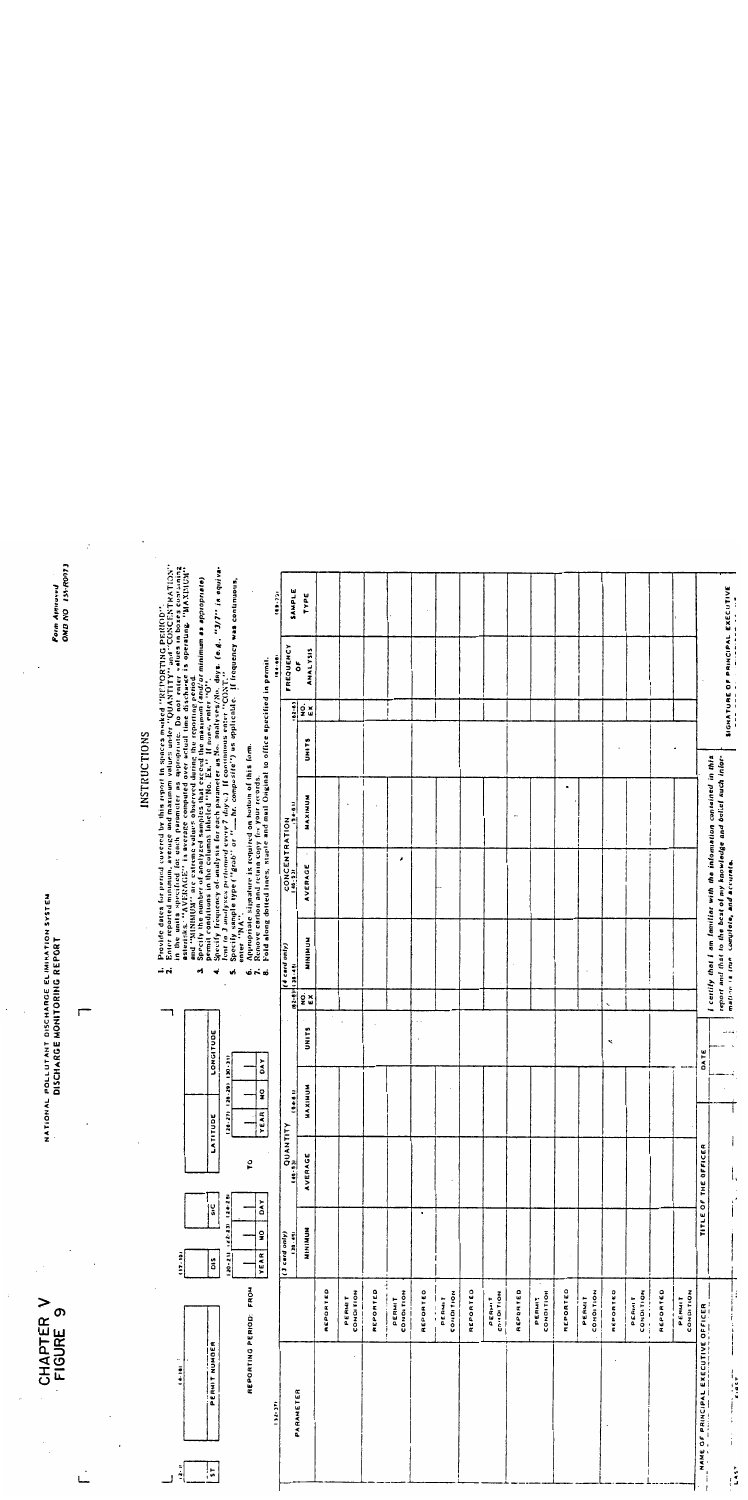# CHAPTER V FIGURE 10 SAMPLE CONFINED SPACE ENTRY PERMIT FORM

| CONFINED SPACE ENTRY PERMIT |      |                    |                    |           |                                                                     |
|-----------------------------|------|--------------------|--------------------|-----------|---------------------------------------------------------------------|
|                             |      |                    |                    |           |                                                                     |
|                             |      |                    |                    |           |                                                                     |
|                             |      |                    |                    |           |                                                                     |
|                             |      |                    |                    |           |                                                                     |
|                             |      |                    |                    |           |                                                                     |
|                             |      |                    |                    |           |                                                                     |
| Periodic<br>Checks          | Time | Oxygen<br>Per Cent | နွ<br>Reading      | Tested by | Comment                                                             |
|                             |      |                    |                    |           |                                                                     |
| Prior to Entry              |      |                    |                    |           |                                                                     |
| ı.                          |      |                    |                    |           |                                                                     |
| 2.<br>3.                    |      |                    |                    |           |                                                                     |
| 4.<br>5.                    |      |                    |                    |           |                                                                     |
| 6.                          |      |                    |                    |           |                                                                     |
| 7.                          |      |                    |                    |           |                                                                     |
| 8.                          |      |                    |                    |           |                                                                     |
|                             |      |                    |                    |           |                                                                     |
| the period covered.         |      |                    |                    |           | This confined space has been inspected and found safe for entry for |
|                             |      |                    |                    |           |                                                                     |
|                             |      | Signed:            | (Person in Charge) |           | (Time)<br>(Date)                                                    |